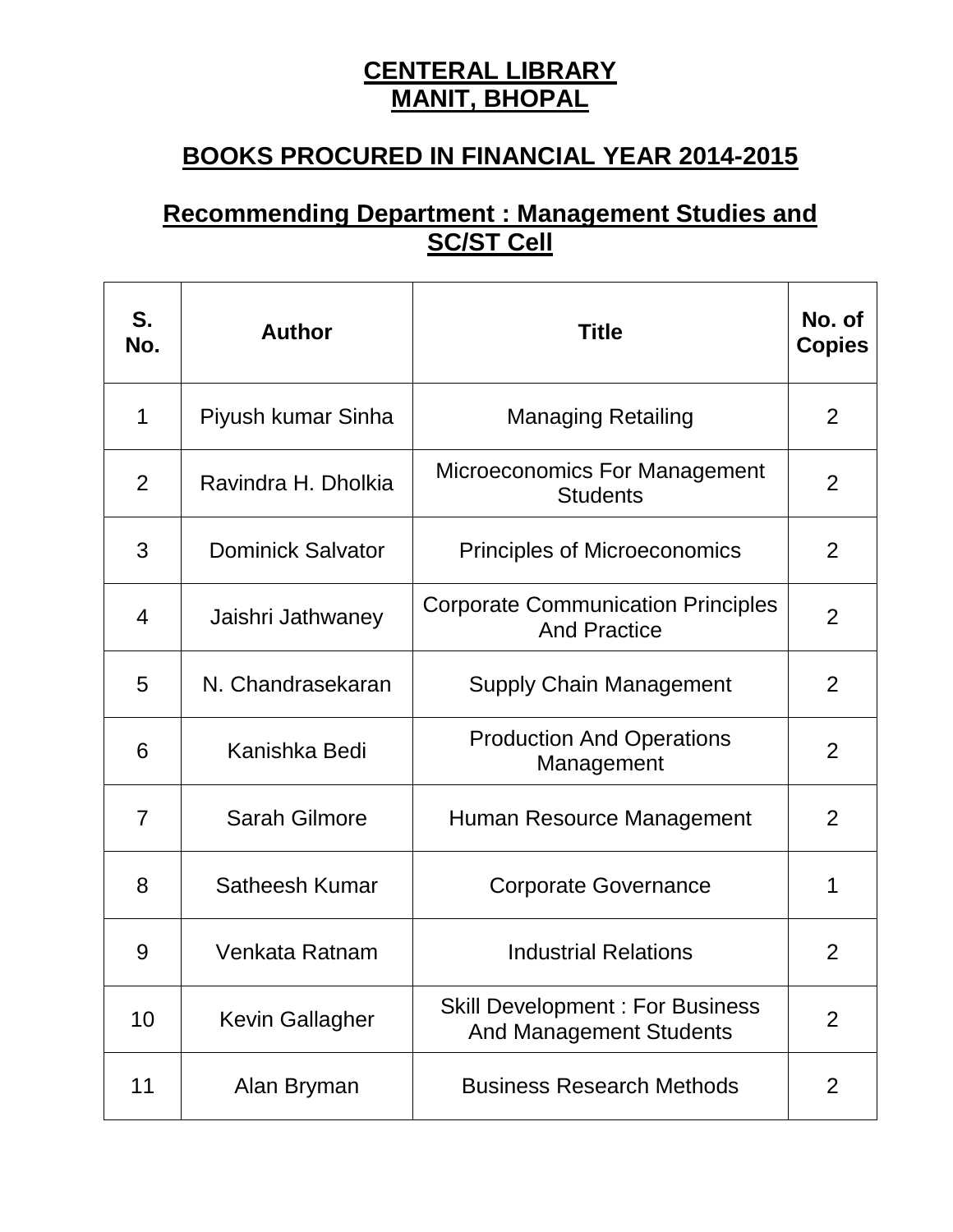| S.<br>No. | <b>Author</b>               | <b>Title</b>                                         | No. of<br><b>Copies</b> |
|-----------|-----------------------------|------------------------------------------------------|-------------------------|
| 12        | Pandey I. M.                | <b>Financial Management</b>                          | 2                       |
| 13        | Pandey I. M.                | <b>Essentials Of Financial Management</b>            | 2                       |
| 14        | <b>Punithavathy Pandian</b> | <b>Financial Services And Markets</b>                | 2                       |
| 15        | <b>Punithavathy Pandian</b> | <b>Security Analysis And Portfolio</b><br>Management | $\overline{2}$          |
| 16        | Maheshwari S.N.             | A Textbook Of accounting For<br>Management           | $\overline{2}$          |
| 17        | Maheshwari S.N.             | <b>Advanced Accountancy Vols. I</b>                  | 2                       |
| 18        | <b>Bhattacharya</b>         | <b>Accounting For Management</b>                     | 2                       |
| 19        | Pandey I.M.                 | <b>Management Accounting</b>                         | 2                       |
| 20        | Neelamegham                 | Marketing In India                                   | 2                       |
| 21        | <b>Ramesh Kumar</b>         | <b>Managing Indian Brands</b>                        | 2                       |
| 22        | Sumathi S.                  | Marketing Research & Consumer<br><b>Behaviour</b>    | $\overline{2}$          |
| 23        | Nair N.K.                   | <b>Purchasing and Materials</b><br>Management        | $\overline{2}$          |
| 24        | <b>Alain Verbeke</b>        | International Business Strategy                      | 2                       |
| 25        | Damon Golsorkhi             | Cambridge Handbook Of Strategy<br><b>As Practice</b> | 1                       |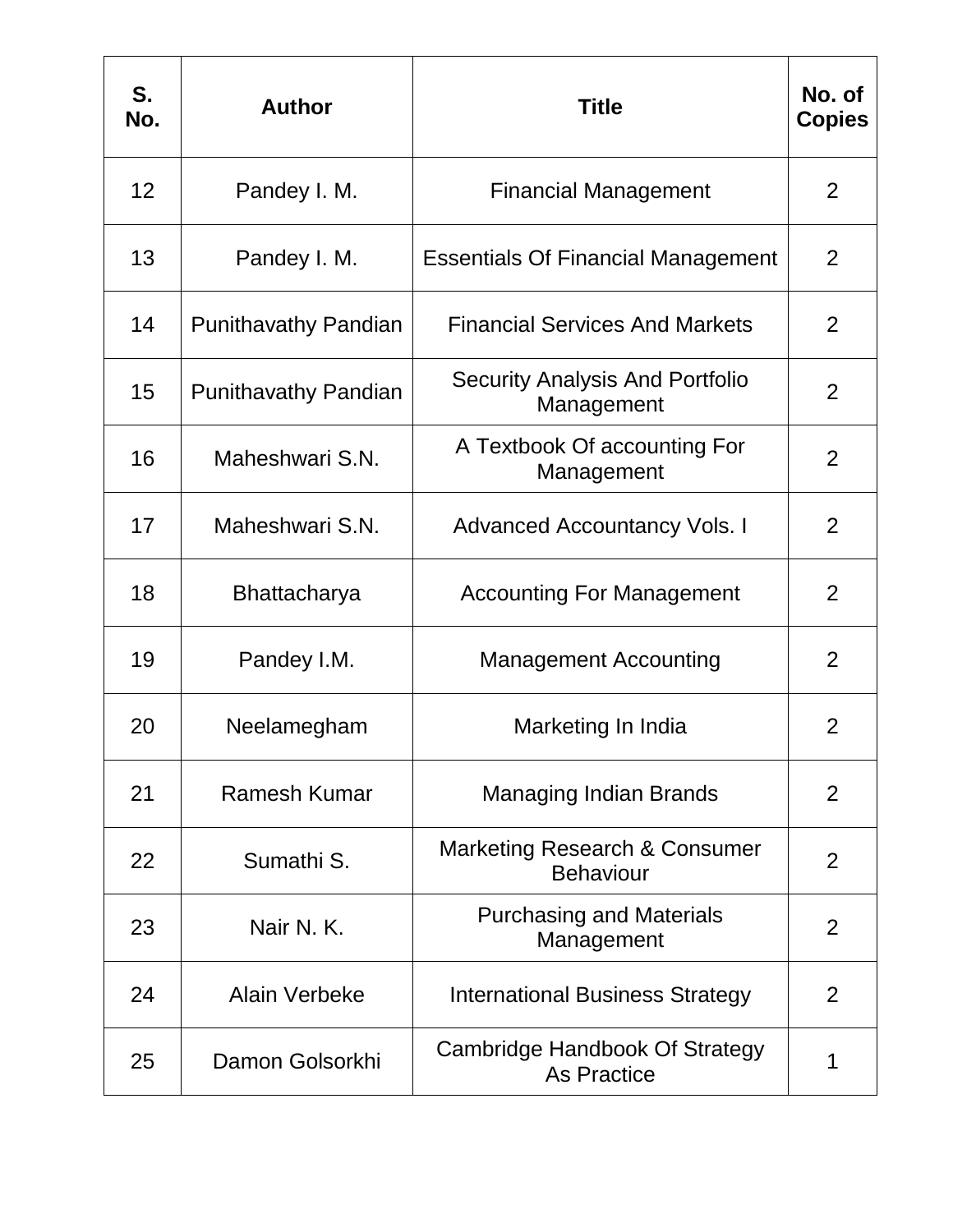| S.<br>No. | <b>Author</b>                           | <b>Title</b>                                                                                                   | No. of<br><b>Copies</b> |
|-----------|-----------------------------------------|----------------------------------------------------------------------------------------------------------------|-------------------------|
| 26        | Asish K.<br>Bhattacharyya               | <b>Principles And Practice Of cost</b><br>Accounting                                                           | 2                       |
| 27        | Asish K.<br>Bhattacharyya               | <b>Essentials Of Financial Accounting</b>                                                                      | 2                       |
| 28        | <b>Hrishikes</b><br><b>Bhattacharya</b> | <b>Working Capital Management:</b><br>strategies and Techniques                                                | $\overline{2}$          |
| 29        | Van Horne                               | <b>Fundamentals Of Financial</b><br>Management                                                                 | $\overline{2}$          |
| 30        | <b>Clifford Gomez</b>                   | <b>Financial Markets, Institutions And</b><br><b>Financial Services</b>                                        | $\overline{2}$          |
| 31        | Nalini Prava Tripathy                   | <b>Financial Services</b>                                                                                      | $\overline{2}$          |
| 32        | Vyuptakesh Sharan                       | <b>International Financial Management</b>                                                                      | 2                       |
| 33        | <b>Biswajeet Pattanayak</b>             | Human Resource Management                                                                                      | $\overline{2}$          |
| 34        | <b>Betty jane Punnett</b>               | <b>International Perspectives On</b><br><b>Organizational Behavior And Human</b><br><b>Resource Management</b> | $\overline{2}$          |
| 35        | Arthur                                  | <b>Recruiting Interviewing Selecting</b><br><b>And Orienting New Employees</b>                                 | $\overline{2}$          |
| 36        | Jerome Kanter                           | <b>Managing With Information</b>                                                                               | 2                       |
| 37        | <b>Joel Dean</b>                        | <b>Managerial Economics</b>                                                                                    | 2                       |
| 38        | Samita Manna                            | <b>Values And Ethics In Business And</b><br>Profession                                                         | $\overline{2}$          |
| 39        | <b>Kesho Prasad</b>                     | <b>Corporate Governance</b>                                                                                    | 2                       |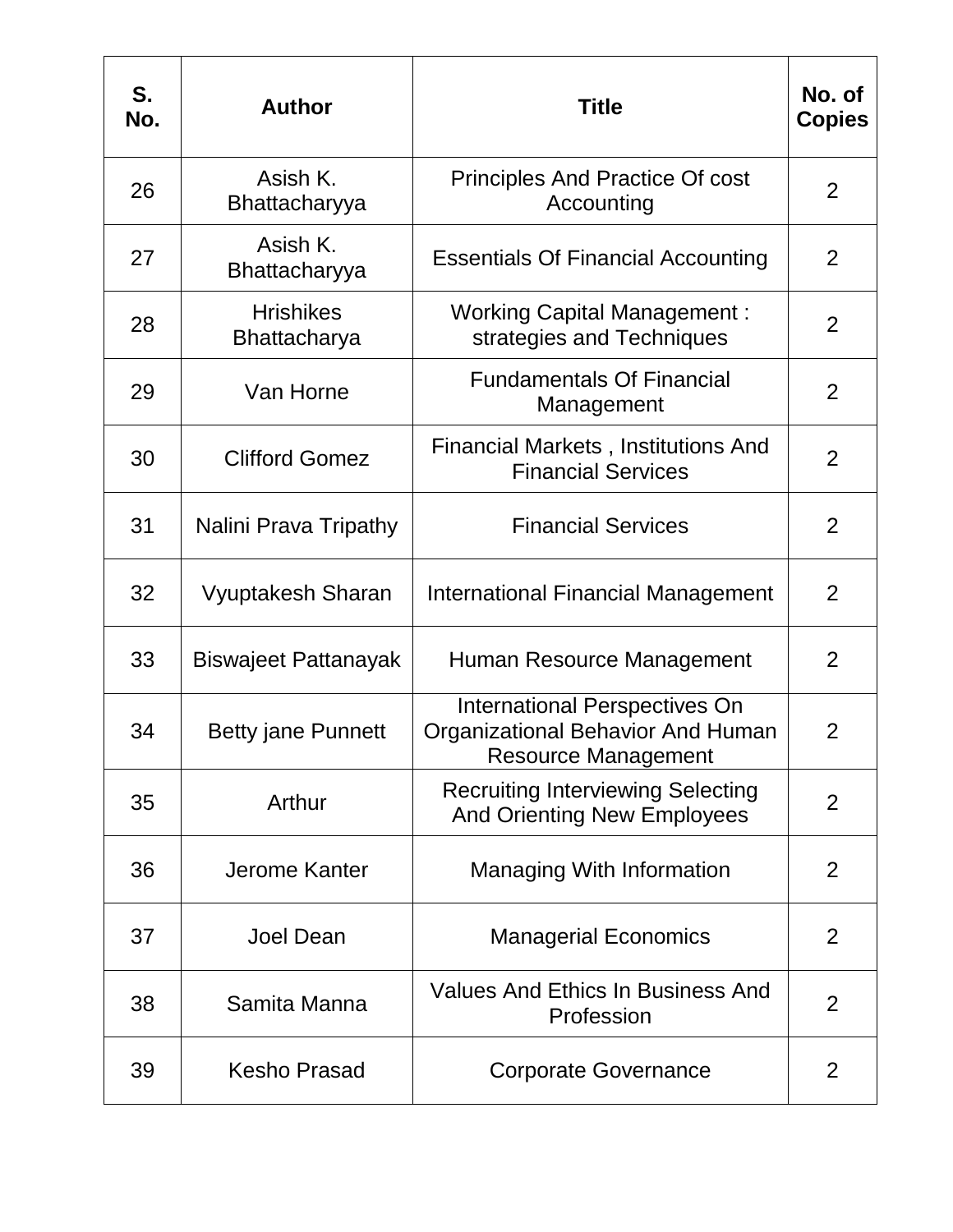| S.<br>No. | <b>Author</b>      | <b>Title</b>                                                            | No. of<br><b>Copies</b> |
|-----------|--------------------|-------------------------------------------------------------------------|-------------------------|
| 40        | Padhi P.K.         | <b>Labour And Industrial Laws</b>                                       | 2                       |
| 41        | Srinivasan         | <b>Quantitative Models In Operations</b><br>And Supply Chain Management | 2                       |
| 42        | Naresh K. Melhotra | <b>Review Of Marketing Research</b><br>Volume 2                         | 2                       |
| 43        | Chitale A. K.      | <b>Product Policy And Brand</b><br><b>Management text And cases</b>     | $\overline{2}$          |
| 44        | Khanna R.B.        | <b>Production And Operations</b><br>Management                          | 2                       |
| 45        | Mukhopadhyay S. K. | <b>Production Planning And Control:</b><br><b>Text and Cases</b>        | $\overline{2}$          |
| 46        | <b>Banumathy</b>   | <b>Retail Marketing</b>                                                 | 2                       |
| 47        | Puri V.K.          | Indian Economy                                                          | $\overline{2}$          |
| 48        | Misra S.K.         | <b>Economic Environment Of Business</b>                                 | $\overline{2}$          |
| 49        | Mithani D.M.       | <b>Managerial Economics: Theory And</b><br>Applications                 | 1                       |
| 50        | Ramasamy           | <b>Principles Of Management</b>                                         | 2                       |
| 51        | Machiraju H.R.     | <b>Corporate Governance</b>                                             | 2                       |
| 52        | Rao V.S.P.         | <b>Principles Of Management</b>                                         | 2                       |
| 53        | Aswathappa K.      | <b>Organisation Behaviour</b>                                           | 1                       |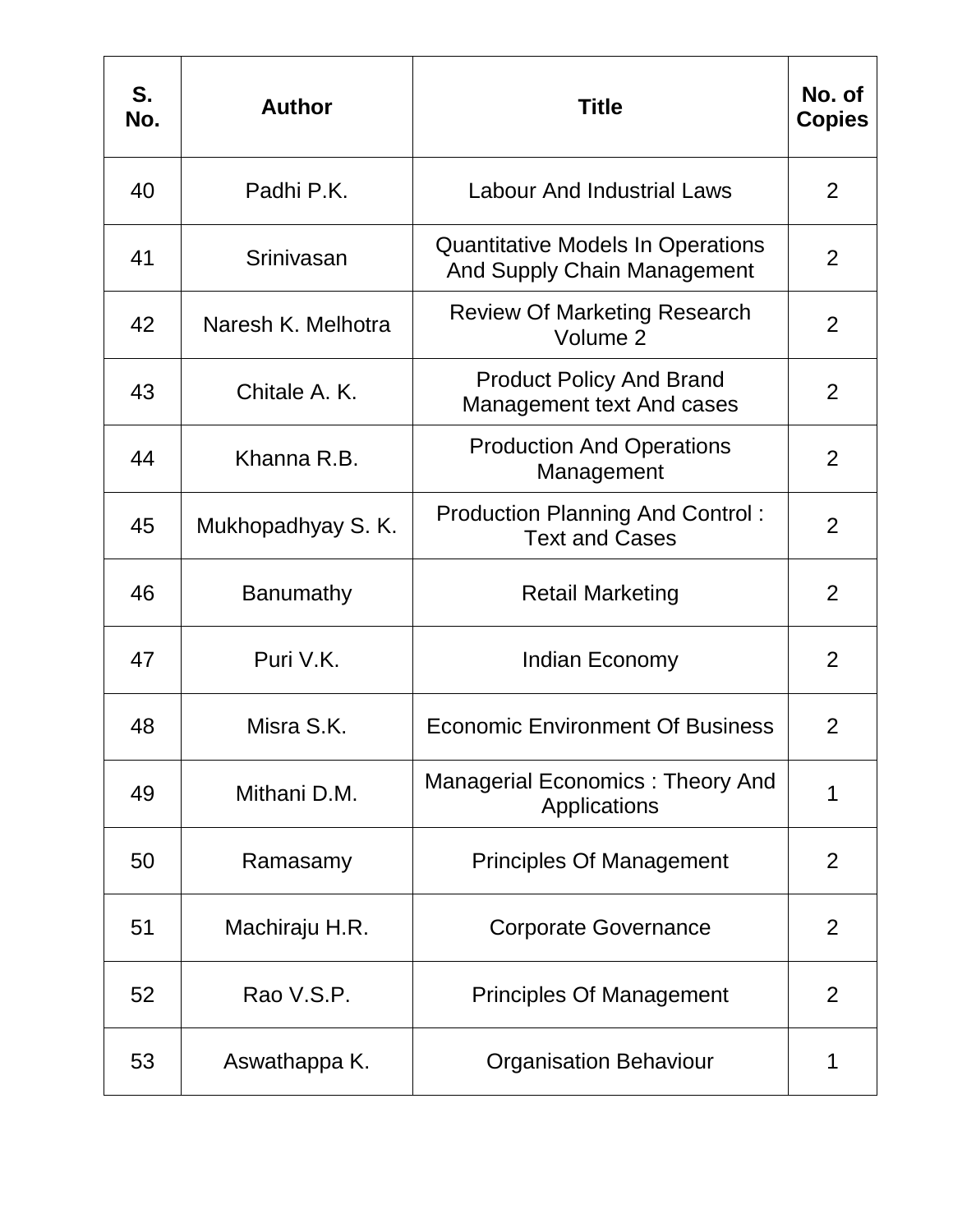| S.<br>No. | <b>Author</b>         | <b>Title</b>                                                         | No. of<br><b>Copies</b> |
|-----------|-----------------------|----------------------------------------------------------------------|-------------------------|
| 54        | Suja R. Nair          | <b>Organizational Behaviour</b>                                      | 2                       |
| 55        | <b>Meenal Dhotre</b>  | <b>Channel Management And Retail</b><br>Marketing                    | 2                       |
| 56        | Ravindranath V. Badi  | <b>Business Environment</b>                                          | 2                       |
| 57        | Narendra Singh        | <b>Advanced Financial Management</b>                                 | 2                       |
| 58        | <b>Vasant Desai</b>   | The Indian Financial System And<br>Development                       | 1                       |
| 59        | <b>Vasant Desai</b>   | The Indian Financial System And<br><b>Financial Market Operation</b> | $\overline{2}$          |
| 60        | Gordon E.             | <b>Financial Markets And Services</b>                                | 1                       |
| 61        | Avadhani V. A.        | <b>Financial Services In India</b>                                   | 1                       |
| 62        | Avadhani V. A.        | <b>Investment Management</b>                                         | 1                       |
| 63        | Ravindranath V. Badi  | <b>Rural Marketing</b>                                               | 1                       |
| 64        | Rayudu C. S.          | Communication                                                        | 1                       |
| 65        | <b>Gregory Mankiw</b> | <b>Principles Of Macroeconomics</b>                                  | $\overline{2}$          |
| 66        | <b>Blackwell</b>      | <b>Consumer Behaviour</b>                                            | 2                       |
| 67        | Pradhan               | <b>Marketing Management A Cashbook</b>                               | 2                       |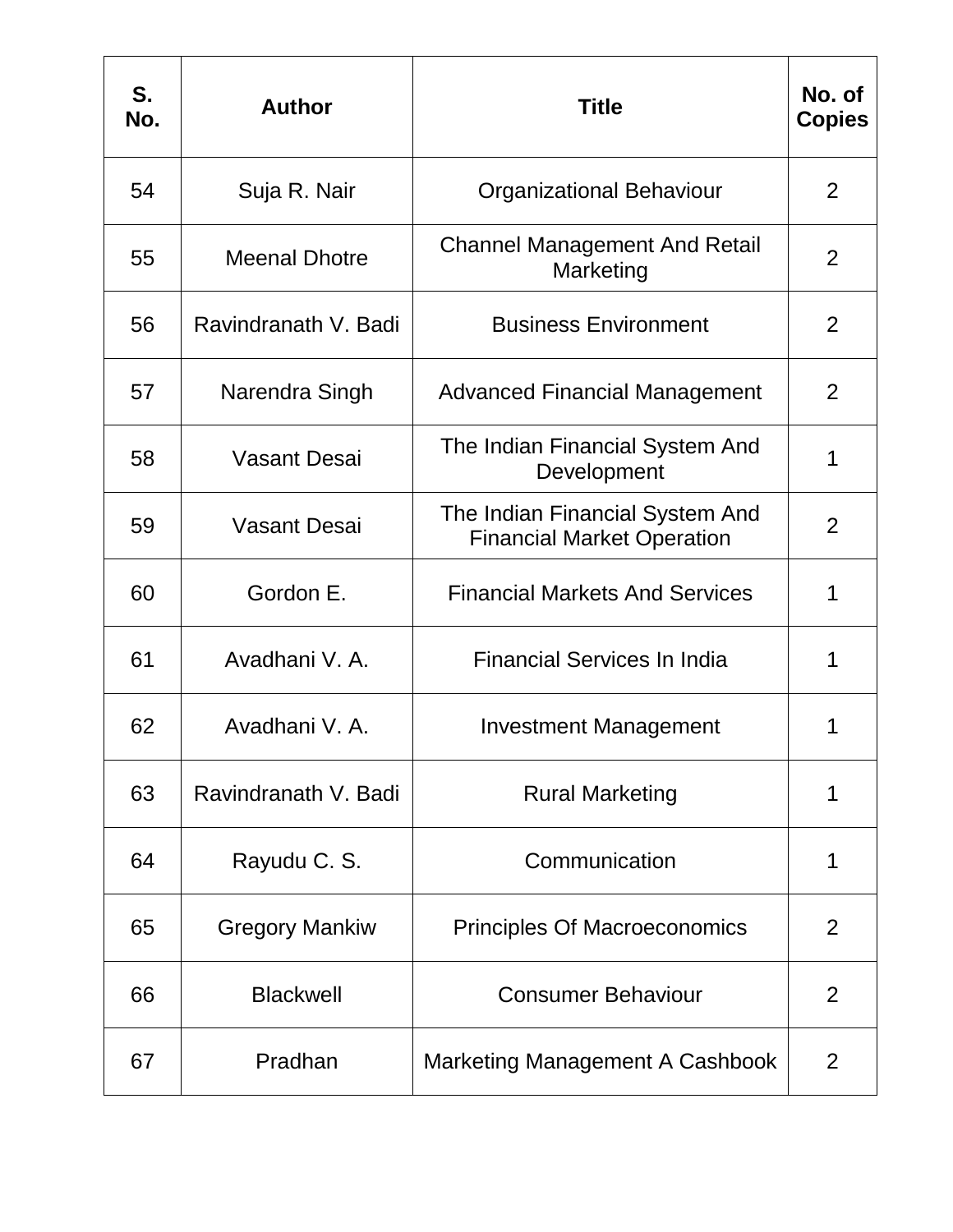| S.<br>No. | <b>Author</b>             | <b>Title</b>                                                                                              | No. of<br><b>Copies</b> |
|-----------|---------------------------|-----------------------------------------------------------------------------------------------------------|-------------------------|
| 68        | Zikmund                   | <b>Business Research Methods</b>                                                                          | 2                       |
| 69        | Barry berman              | Retail Management : a Strategic<br>Approach                                                               | 2                       |
| 70        | <b>David Gilbert</b>      | <b>Retail Marketing Management 2/E</b>                                                                    | 2                       |
| 71        | Arun Kumar Basu           | <b>Studies In Accounting And Finance</b>                                                                  | $\overline{2}$          |
| 72        | Basu S.K.                 | <b>Fundamentals Of Auditing</b>                                                                           | $\overline{2}$          |
| 73        | Debarshi<br>Bhattacharyya | <b>Management Accounting</b>                                                                              | 2                       |
| 74        | Tulsian P.C.              | <b>Financial Accounting</b>                                                                               | 2                       |
| 75        | Frederic S. Mishkin       | <b>Financial Markets And Institutions</b><br>6/E                                                          | 1                       |
| 76        | <b>Vyuptakesh Sharan</b>  | <b>Fundamentals Of Financial</b><br>Management 3/E                                                        | 2                       |
| 77        | James C. Van Horne        | <b>Financial Management And Policy</b><br>12/E                                                            | $\overline{2}$          |
| 78        | John C. Hull              | <b>Fundamentals Of Futures And</b><br><b>Options Markets</b>                                              | 2                       |
| 79        | Dovee                     | <b>Business Communication Today</b><br>10/E                                                               | 1                       |
| 80        | <b>Mary Munter</b>        | <b>Guide To Managerial</b><br><b>Communication: Effective Business</b><br><b>Writing And Speaking 8/E</b> | $\overline{2}$          |
| 81        | <b>Russell</b>            | Guide To Presentations 3/E                                                                                | 2                       |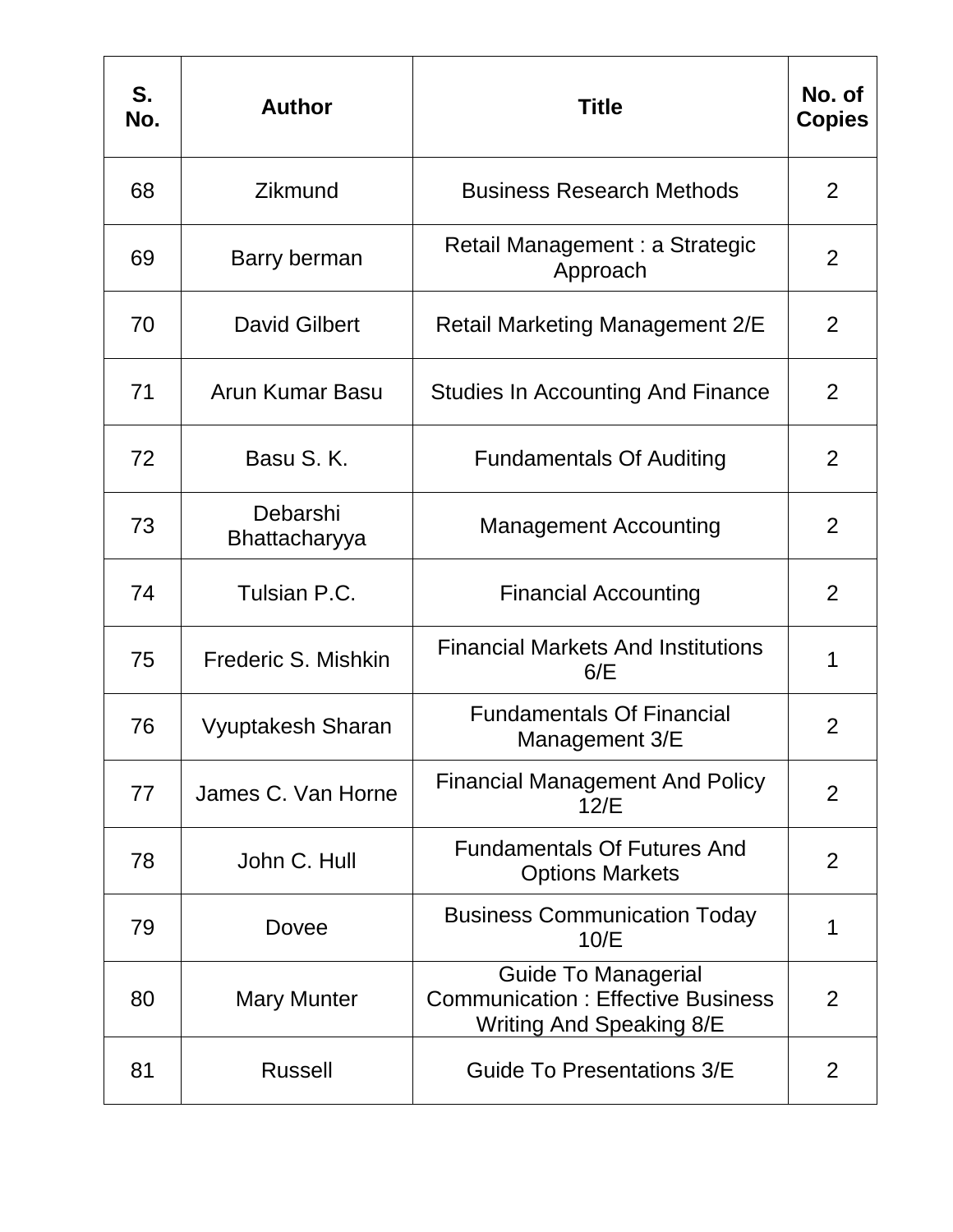| S.<br>No. | <b>Author</b>       | <b>Title</b>                                                | No. of<br><b>Copies</b> |
|-----------|---------------------|-------------------------------------------------------------|-------------------------|
| 82        | Abraham H. Maslow   | <b>Motivation And Personality</b>                           | 2                       |
| 83        | French & Bell       | Organization Development 6/E                                | 1                       |
| 84        | <b>Harsh Pathak</b> | <b>Organizational Change</b>                                | 1                       |
| 85        | Stephen P. Robbins  | <b>Organizational Behavior</b>                              | 1                       |
| 86        | <b>Tony Arnold</b>  | <b>Introduction To Materials</b><br>Management 6/E          | $\overline{2}$          |
| 87        | Sople V.V.          | <b>Supply Chain Management: Text</b><br><b>And Cases</b>    | $\overline{2}$          |
| 88        | Naval Bajpai        | <b>Business Statistics</b>                                  | $\overline{2}$          |
| 89        | Mahadevan           | <b>Operations Management: Theory</b><br><b>And Practice</b> | $\overline{2}$          |
| 90        | Motiwalla           | <b>Enterprise Systems For</b><br>Management                 | 1                       |
| 91        | Dave Chaffey        | <b>E Business And E Commerce</b><br>Management              | $\overline{2}$          |
| 92        | <b>Still</b>        | Sales Management: Decision<br>strategy and Cases            | 1                       |
| 93        | Mahapatra B.B.      | Human Resource Management                                   | 2                       |
| 94        | Agrawal A.N.        | Indian Economy: Problems Of<br>Development And planning     | 2                       |
| 95        | Alexander J. Mcneil | <b>Quantitative Risk Management</b>                         | 2                       |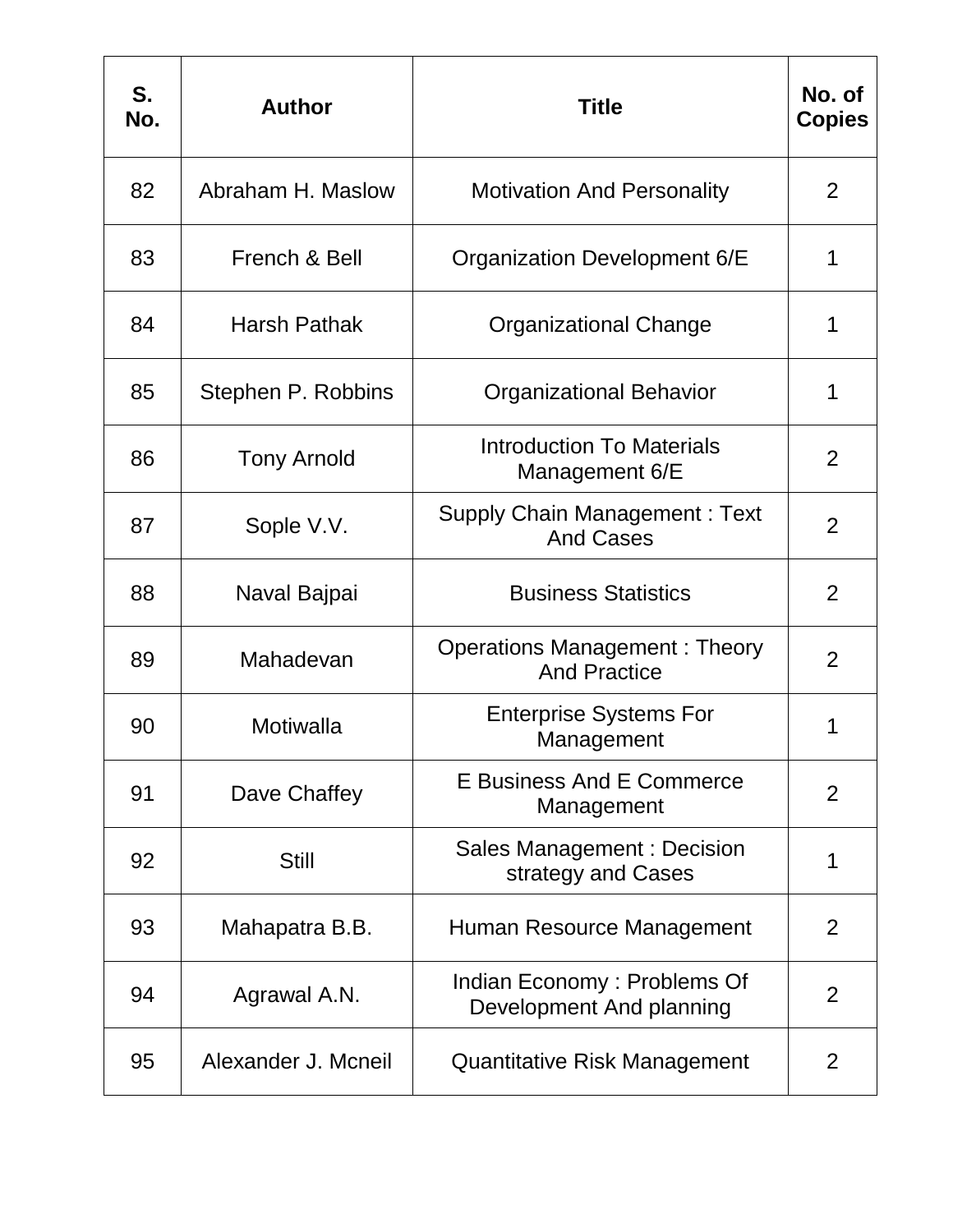| S.<br>No. | <b>Author</b>                     | <b>Title</b>                                                                | No. of<br><b>Copies</b> |
|-----------|-----------------------------------|-----------------------------------------------------------------------------|-------------------------|
| 96        | James L. Bossert                  | The Supplier Management :<br>Handbook                                       | $\overline{2}$          |
| 97        | Chakravarty S. K.                 | <b>Business Statistics</b>                                                  | 2                       |
| 98        | Kothari C. R.                     | <b>Research Methodology: Methods</b><br><b>And Techniques</b>               | 2                       |
| 99        | Machiraju                         | <b>Merchant Banking</b>                                                     | 2                       |
| 100       | Mathur U. C.                      | <b>Advertising Management: Text &amp;</b><br>Cases                          | $\overline{2}$          |
| 101       | Mathur U. C.                      | Sales Management                                                            | 2                       |
| 102       | Nagarajan                         | <b>Project Management</b>                                                   | 2                       |
| 103       | Rama Gopal                        | <b>Accounting For Managers</b>                                              | 2                       |
| 104       | Rama Gopal                        | <b>Business Legislation</b>                                                 | 2                       |
| 105       | Rama Gopal                        | <b>Financial Management And</b><br><b>Management Accounting</b>             | 2                       |
| 106       | Singh V.P.                        | <b>International Business Environment</b><br>And Foreign Exchange Economics | 1                       |
| 107       | Barthwal R.R.                     | Microeconomic Analysis                                                      | 2                       |
| 108       | Indian Inst. Of<br><b>Banking</b> | <b>Retail Banking</b>                                                       | 1                       |
| 109       | Gopal samy                        | Capital Market: The Indian Financial<br><b>Scene</b>                        | $\overline{2}$          |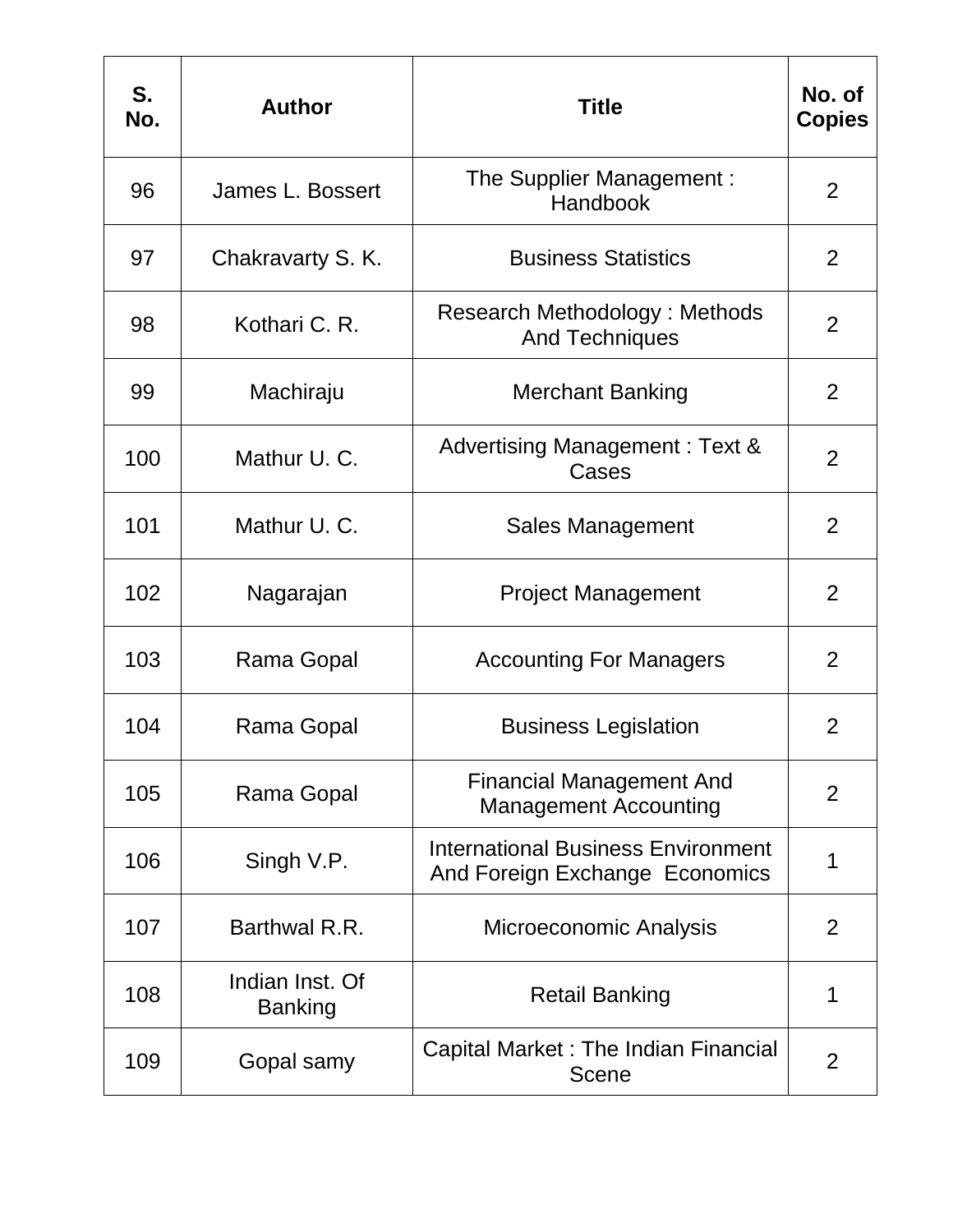| S.<br>No. | <b>Author</b>       | <b>Title</b>                                                               | No. of<br><b>Copies</b> |
|-----------|---------------------|----------------------------------------------------------------------------|-------------------------|
| 110       | Rajesh Kothari      | <b>Contemporary Financial</b><br>Management                                | $\overline{2}$          |
| 111       | Rajesh Kothari      | Management accounting: Concepts<br>& applications                          | 2                       |
| 112       | libf                | <b>Rural Banking</b>                                                       | 1                       |
| 113       | libf                | <b>Bank Financial Management</b>                                           | $\overline{2}$          |
| 114       | libf                | <b>Risk Management</b>                                                     | 1                       |
| 115       | Goyal D.P.          | <b>Management Information systems</b>                                      | 1                       |
| 116       | Francis Soundararaj | <b>Speaking And Writing For Effective</b><br><b>Business Communication</b> | 2                       |
| 117       | Gupta S.C.          | International Human Resource<br>Management                                 | 2                       |
| 118       | Ramaswamy           | Marketing Management: Indian<br><b>Context Global Perspective</b>          | $\overline{2}$          |
| 119       | Czinkota            | <b>International Business</b>                                              | 1                       |
| 120       | Hill & Jones        | Strategic Management : an<br><b>Integrated Approach</b>                    | 2                       |
| 121       | Jack R. Meredith    | Project Management: A Managerial<br>Approach                               | 1                       |
| 122       | Suyash N. Bhatt     | <b>Security Analysis And Portfolio</b><br>Management                       | 1                       |
| 123       | <b>Edwin Elton</b>  | Modern Portfolio Theory And<br><b>Investment Analysis</b>                  | 1                       |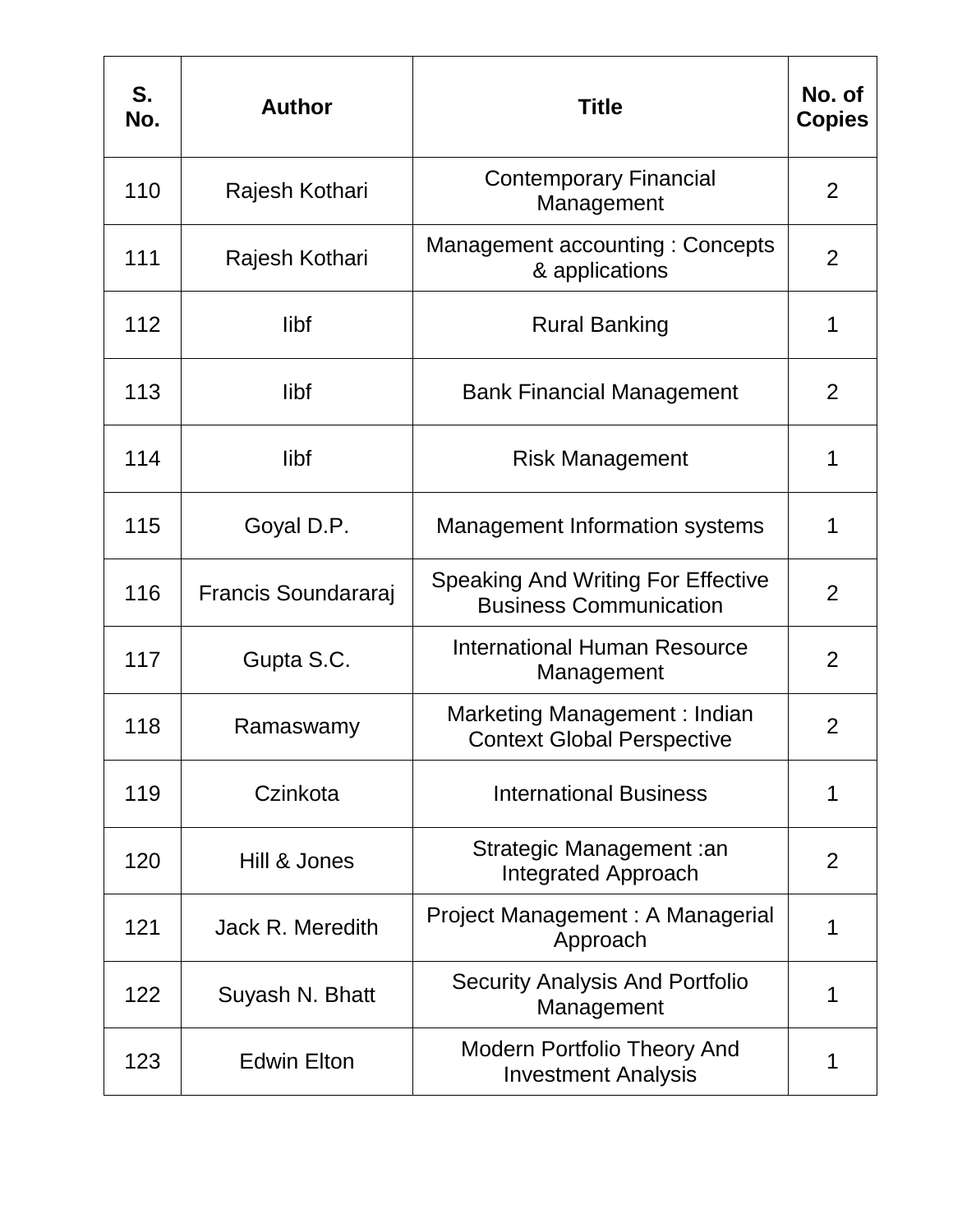| S.<br>No. | <b>Author</b>            | <b>Title</b>                                                      | No. of<br><b>Copies</b> |
|-----------|--------------------------|-------------------------------------------------------------------|-------------------------|
| 124       | <b>Teresa Bradley</b>    | <b>Essential Mathematics For</b><br><b>Economics And Business</b> | 1                       |
| 125       | William F. Samuelson     | <b>Managerial Economics</b>                                       | 2                       |
| 126       | <b>Bhakar S.S. Mehta</b> | A Systematic Guide To Write A<br><b>Research Paper</b>            | 1                       |
| 127       | Selvaraj R.              | <b>Management Science</b>                                         | 2                       |
| 128       | Rao A. B.                | <b>Business ethics And Professional</b><br>Values                 | 2                       |
| 129       | Dr. S. Singh             | <b>Corporate Governance</b>                                       | 2                       |
| 130       | Nilanjan Sengupta        | International Human Resource<br>Management                        | 2                       |
| 131       | <b>Monal Arora</b>       | <b>Industrial Relations</b>                                       | 2                       |
| 132       | Kazmi S.H.H.             | <b>Consumer Behaviour</b>                                         | $\overline{2}$          |
| 133       | Mathur U.C.              | <b>Product And Brand Management</b>                               | 2                       |
| 134       | <b>Suresh Bedi</b>       | <b>Business Environment</b>                                       | 2                       |
| 135       | Rao V.S.P.               | Human Resource Management                                         | 2                       |
| 136       | Srivastava and Nigam     | Dynamics Of Financial Markets And<br>Institutions In India        | $\overline{2}$          |
| 137       | Madan K.V.S.             | <b>Fundamentals Of Retailing</b>                                  | 2                       |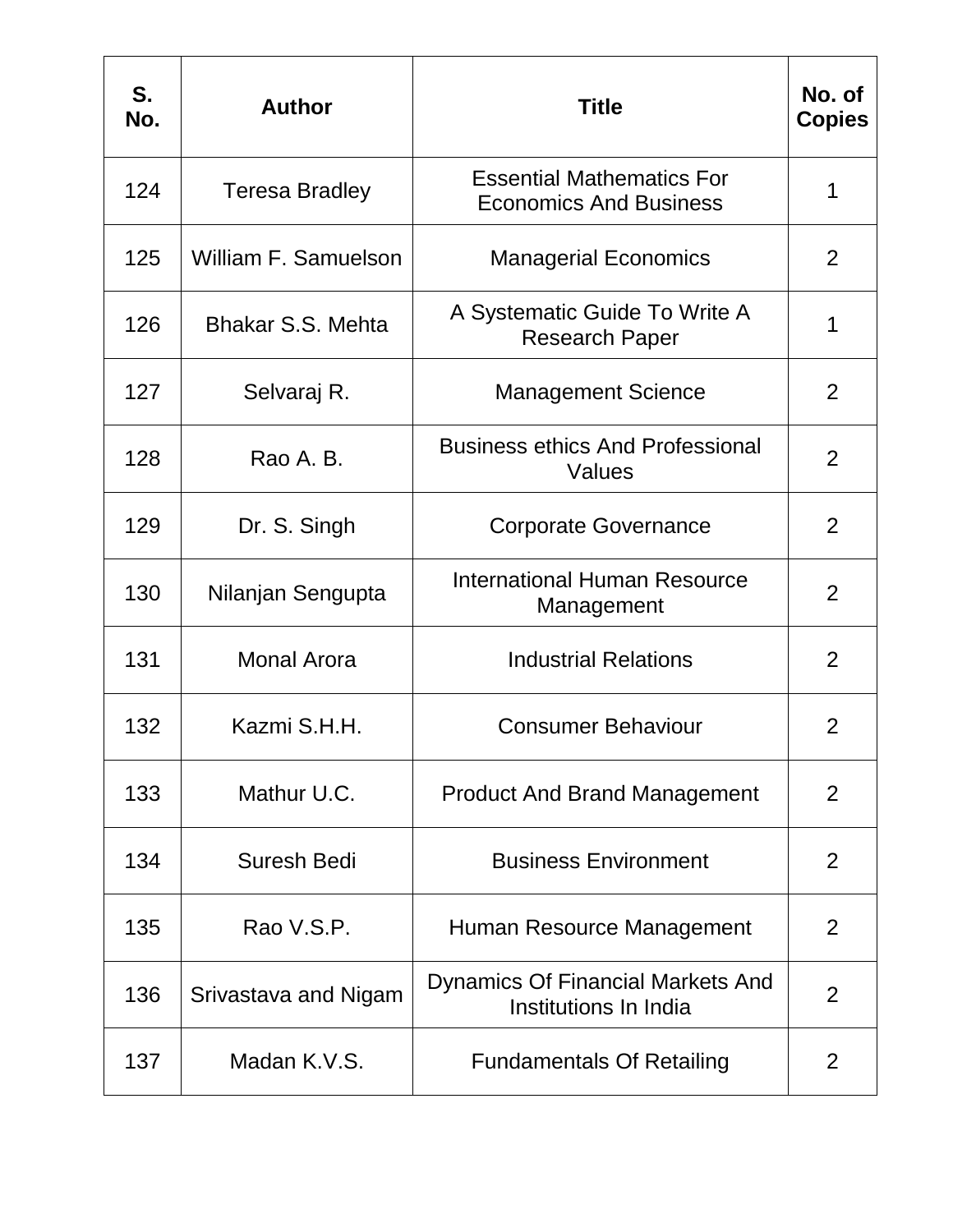| S.<br>No. | <b>Author</b>      | <b>Title</b>                                                       | No. of<br><b>Copies</b> |
|-----------|--------------------|--------------------------------------------------------------------|-------------------------|
| 138       | Iyer               | <b>Retail Store Operations</b>                                     | 1                       |
| 139       | Aswathappa         | <b>International Human Resource</b><br>Management                  | 2                       |
| 140       | Beri G.C.          | <b>Marketing Research</b>                                          | 2                       |
| 141       | Bhole L.M.         | <b>Financial Institutions And Markets</b>                          | 3                       |
| 142       | Prasanna Chandra   | <b>Investment Analysis And Portfolio</b><br>Management             | 2                       |
| 143       | Jawahar Lal        | <b>Cost Accounting</b>                                             | 2                       |
| 144       | Raymond V. Lesikar | <b>Business Communication</b>                                      | 2                       |
| 145       | Dhaval B. Pathak   | <b>Accountancy For CA CPT</b>                                      | 2                       |
| 146       | Ramesh Singh       | Indian Economy                                                     | 2                       |
| 147       | Charles W.L. Hill  | <b>International Business</b>                                      | 2                       |
| 148       | Chary S.N.         | <b>Production And Operations</b><br>Management                     | 2                       |
| 149       | <b>Burt</b>        | <b>World Class Supply Management</b>                               | 2                       |
| 150       | Ranjit Kumar       | Research Methodology: A Step By<br><b>Step Guide For Beginners</b> | 1                       |
| 151       | Anuradha Sharma    | <b>Strategic Human Resource</b><br>Management                      | $\overline{2}$          |